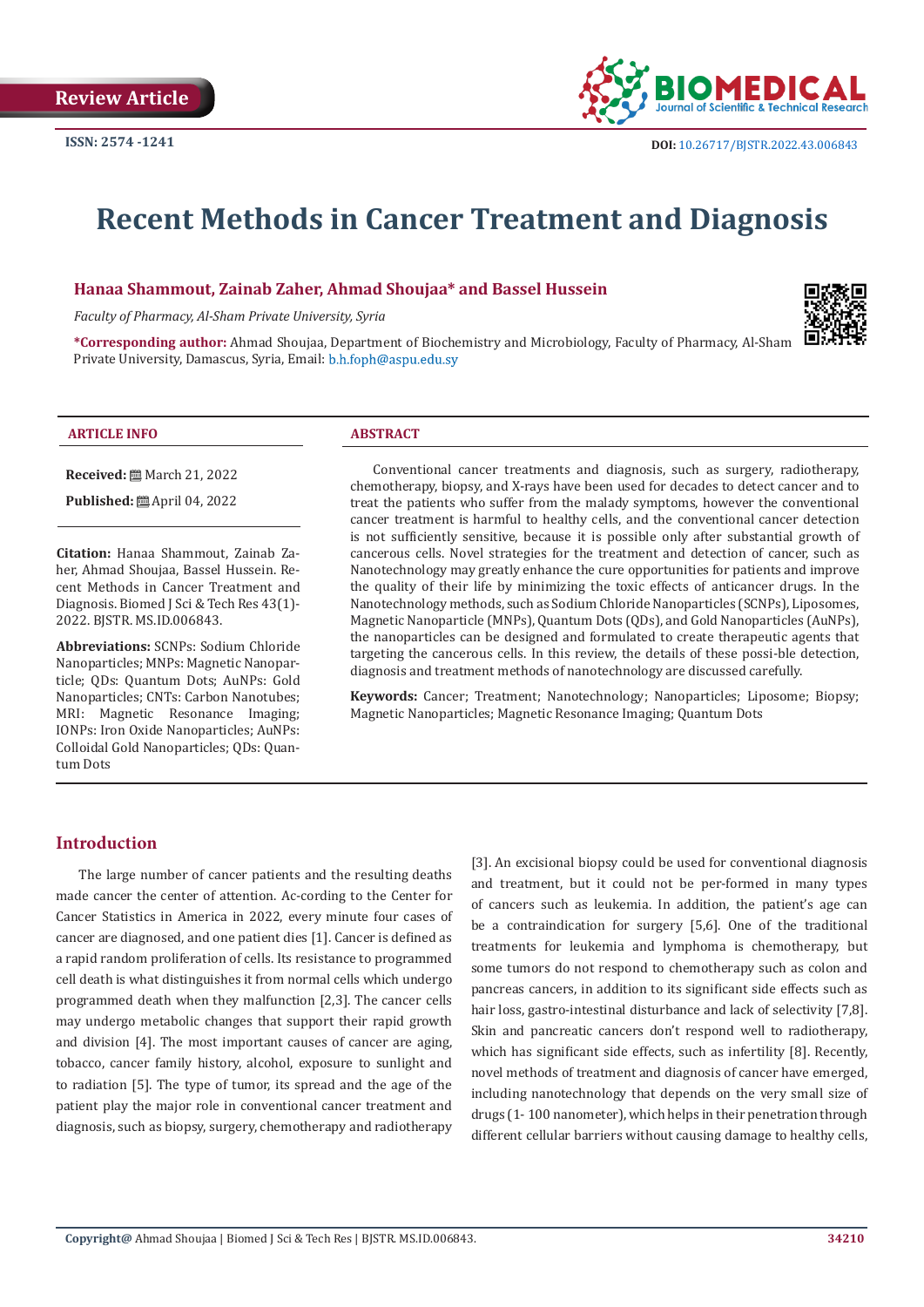and consequently leading to have the desired therapeutic effect at the tumor site [9]. The aim of this work is to shed light on some recent and promising nanotechnologies that are used in the treatment and diagnosis of cancer.

# **Nanotechnology in Cancer Treatment**

Nanotechnology has been used in medicine, especially in the targeted treatment of cancer [10,11]. The advantages consist of the easily cross of cells barriers, control size and shape, increasing efficacy and reducing toxicity of anticancer drugs [12,13]. All these features, and more, have made nanotechnology the focus of attention [13].

# **Sodium Chloride Nanoparticles and Cancer (SCNPs)**

The use of salt nanoparticles is one of the most recent methods for cancer treatment that combines nano-science and immunotherapy NaCl nanoparticles were studied and found to have the ability to eliminate tumor by 66% in the 16th day of starting treatment in

experimental mice and 20% of mice became completely free of tumor without causing serious side effects, such as the toxicity to major organs, hair loss or weight loss in experimental mice which lived 8 months after the treatment. The mechanism by which these particles act was causing a dramatic increase in the osmolality of the cancer cell and this leads to apoptosis and necrosis. The high selectivity of NaCl nanoparticles is because the cancer cell contains more [Na+] than the normal cell and so it is exposed to more shock than the normal cell. In addition, the cancer cells have greater affinity for nanoparticles, and the dose needed to kill the tumor is much lower than the dose that affects the normal cell (Figure 1) [13,14]. NaCl nanoparticles are exploited as a novel type of cancer treatment which is taken up by cancer cells through endocytosis and release large amounts of ions inside them. This causes a drastic increase of os-molarity, leading to cell apoptosis and necrosis. This process is highly immunogenic, stimulating an anti-cancer immunity that improves local and systemic tumor control [14].



**Figure 1:** Sodium Chloride Nanoparticles (SCNPs). The mechanism of Action [14].

#### **Doxil® (DOX) and Nanotechnology**

Doxil® is the first FDA-approved nano drug used to treat breast cancer, bladder cancer, Kaposi's sarcoma, lymphoma, and acute lymphocytic leukemia [15,16]. The PEG component of Doxil® liposome causes in-creasing in blood circulation time decreasing side effects especially on heart cells [17-19], whereas Doxil® liposome is surrounded by a phospholipid bilayer and coated with methoxy polyethylene glycol. The en-capsulating Doxil® in liposomes help decreasing systemic side effects while PEGylation protects the lipo-some from recognition by the mononuclear phagocyte system and increasing its circulation time (Figure 2) [20- 22]. Doxil® Carbon Nanotubes (CNTs) can be described as graphite

sheets that are rolled up into cylindrical shapes. The length of CNTs is in the form of micrometers with a diameter of about 100 nm [23]. The reasons for using carbon nanotubes are making drugs more biocompatible, fast electron transfer kinetics, ultra-light weight, chemical inertness, high tensile strength, and can be used in wide number of antibacterial and antifungal drugs, although it can act as protein carriers [24,25]. Although Doxil® liposome can be accumulated at tumors based on the enhanced permeability and retention effect, it stays around periphery of the blood vessels with limited internalization and intracellular release due to the hindrance of the PEG component [22,25,26]. Therefore, it was necessary to study other methods.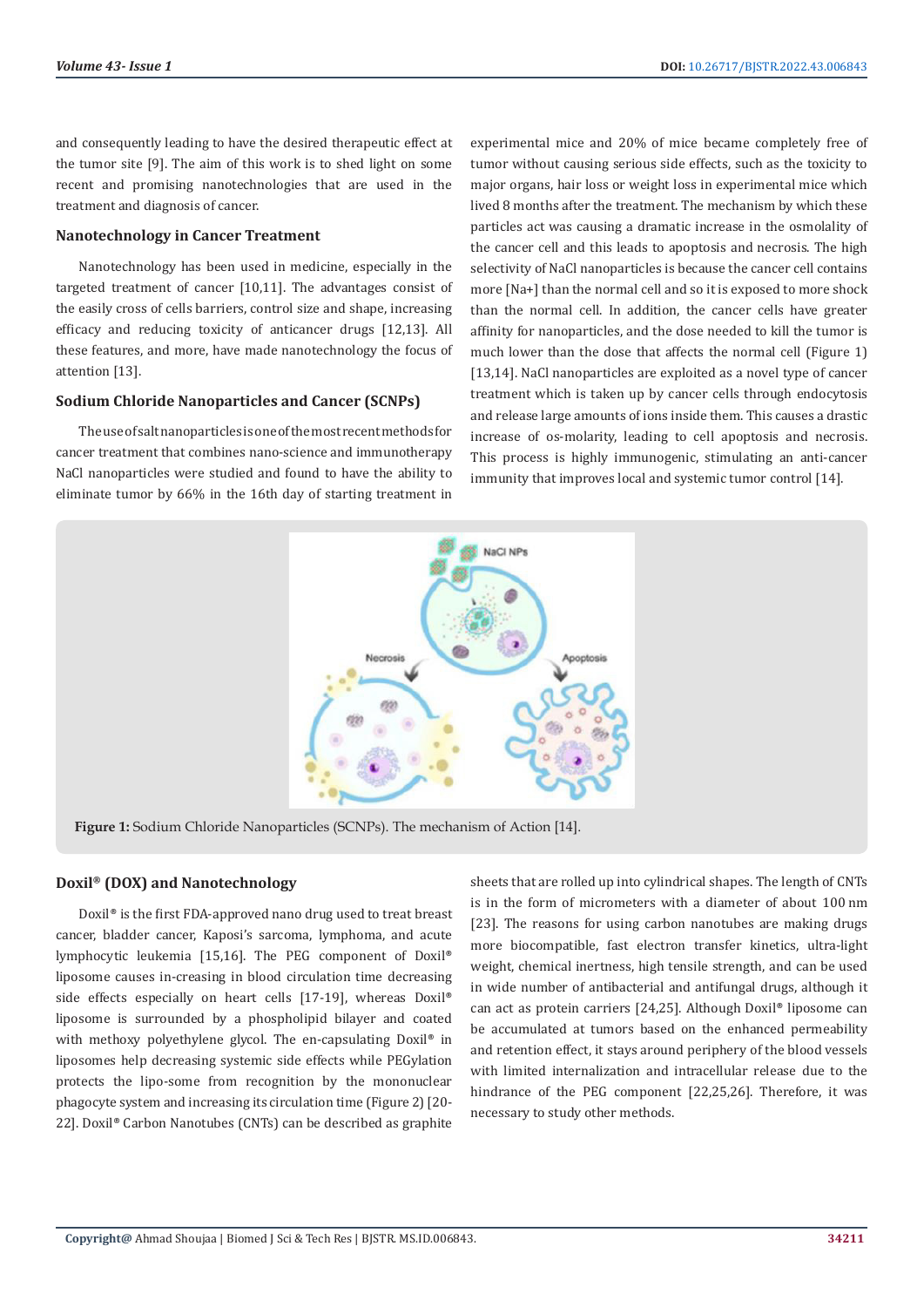

**Figure 2:** Doxil-conjugated liposome structure [19].

#### **Cancer Diagnosis and Detecting**

Detecting cancer at very early stages is associated with good patient prognosis as it allows immediate in-terventions to prevent cancer progression, so it is important to ensure earlier detection for effective treat-ment of cancers to reduce cancer disease spread and mortalities [27]. Among the novel strategies in cancer detecting and diagnosis is nanotechnology which has led to several promising results in the diagnosis cancer disease and detecting cancer cells, including drug delivery, gene therapy, drug carriage, biomarker mapping and targeted cancer therapy [28,29].

# **Magnetic Nanoparticles (MNPs)**

Engineered Magnetic Nanoparticles (MNPs) represent a cutting-edge tool in medicine because they can be simultaneously functionalized and guided by a magnetic field (Figure 3). Use of MNPs has advanced magnetic resonance imaging (MRI), guided drug and gene delivery, magnetic hyperthermia cancer thera-py, cancer diagnosis, tissue engineering, cell tracking and bio separation [30]. Synthesis of iron oxide magnetic nanoparticles has been achieved via physical and chemical methods [31,32]. MRI has been used as a contrast technique in cancer imaging soft tissues; nevertheless, the continuous development of magnetic nanoparticles as contrast agents has made possible the improvement of the qual-ity of the images [33]. Due to the great usefulness of the MRI technique in clinical diagnosis and the tremendous potential of iron oxide nanoparticles (IONPs), the proper functionalization of the latter (e.g., with epithelial growth factor receptor, antibodies, and short peptides sequences), as an advanced contrast agent in MRImediated molecular imaging has enabled the targeted diagnosis of various types of cancer, including breast, stomach, colon, kidney, liver, and brain cancer (Figure 4) [30,33].



**Figure 3:** Magnetic nanoparticles accumulate in tumors, targeting the cancer cells [32].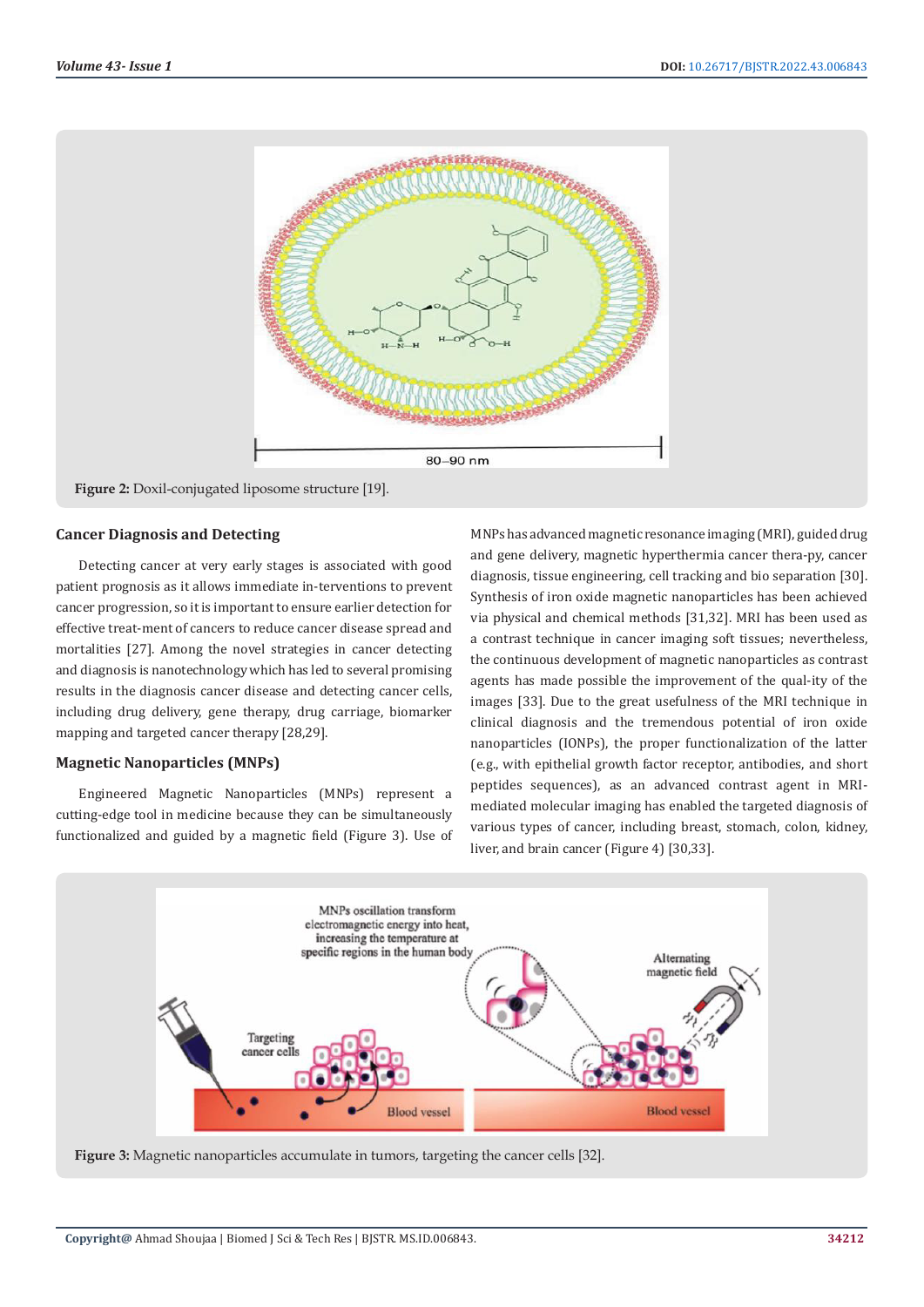

#### **Figure 4:**

(a) Change in the magnetic behavior of iron oxide nanoparticles with the decrease of the core size, from superparamagnetic (top) to paramagnetic (bottom),

(b) Mouse liver T2-weighted MRI using iron oxide nanoparticles with bigger core size (top), and T1-weighted MR angiography using iron oxide nanoparticles with smaller core sizes (bottom) [30].

Consequently, a series of promising applications have emerged in these recent years, for example, an at-tractive study described the design of a short peptide and ligand library to functionalize IONPs which were able to choose the ligand that provided IONPs with the most advantageous features for *in vivo* ap-plications and obtaining a considerable enhancement in contrast between the liver tumor and the healthy liver tissue in comparison with a commercial MRI contrast agent [33]. In another interesting study, researchers developed fine-tuned IONPs coated with polyethylene glycol and useful in MRI cancer imaging. *In vitro* characterization, the results revealed high biocompatibility and relativity values greater than the commercial alternative Ferumoxytol®. The *in vivo* characterization with breast cancer mouse models showed the capability of these PEG-coated IONPs to be totally preserved at the tumor site for up to 24 h, thus indicating their strong potential as MRI contrast agents for real-time long-lasting monitoring of tumor progression [30,33].

#### **Quantum Dots (QDs)**

Quantum Dots (QDs) are semiconductor nanocrystals that emit fluorescence on excitation with a light source. They have excellent optical properties, including high brightness, resistance to photobleaching and tunable wavelength. Their unique optical properties, such as high brightness, long-term stability, simultaneous detection of multiple signals and tunable emission spectra, make them appealing as potential diagnostic and therapeutic systems [34,35]. The lack of ability to penetrate objects limits the use of visible spectral imaging, quantum dots that emit fluorescence in the near-infrared spectrum (700-1000 nanometers) have been designed to overcome this problem, making imaging colorectal cancer, liver cancer, pancreatic cancer, and lymphoma [36,37]. A second near-infrared (NIR) window (900-1700 nm) with higher tissue penetration depth, higher spatial and temporal resolution has also been developed to aid cancer imaging. Also, the development of silver rich quantum dots containing a sulfur source has been reported to allow visualization of better spatial resolution images over a wide infrared range. Despite all the advantages, the applications of these nanoparticles are limited for the use in human system, and this is mainly because of the toxicity associated with heavy metals [38,39].

# **Colloidal Gold Nanoparticles (AuNPs)**

Colloidal gold nanoparticles have been prepared from HAuCl4 using aqueous solution, X-ray irradiation, and chemical reduction method. Gold nanorods were synthesized according to the seedmediated growth method. The colloidal gold nanoparticles were characterized by using transmission electron microscopy, X-ray diffraction, and UV-VIS absorption spectroscopy [40]. The literature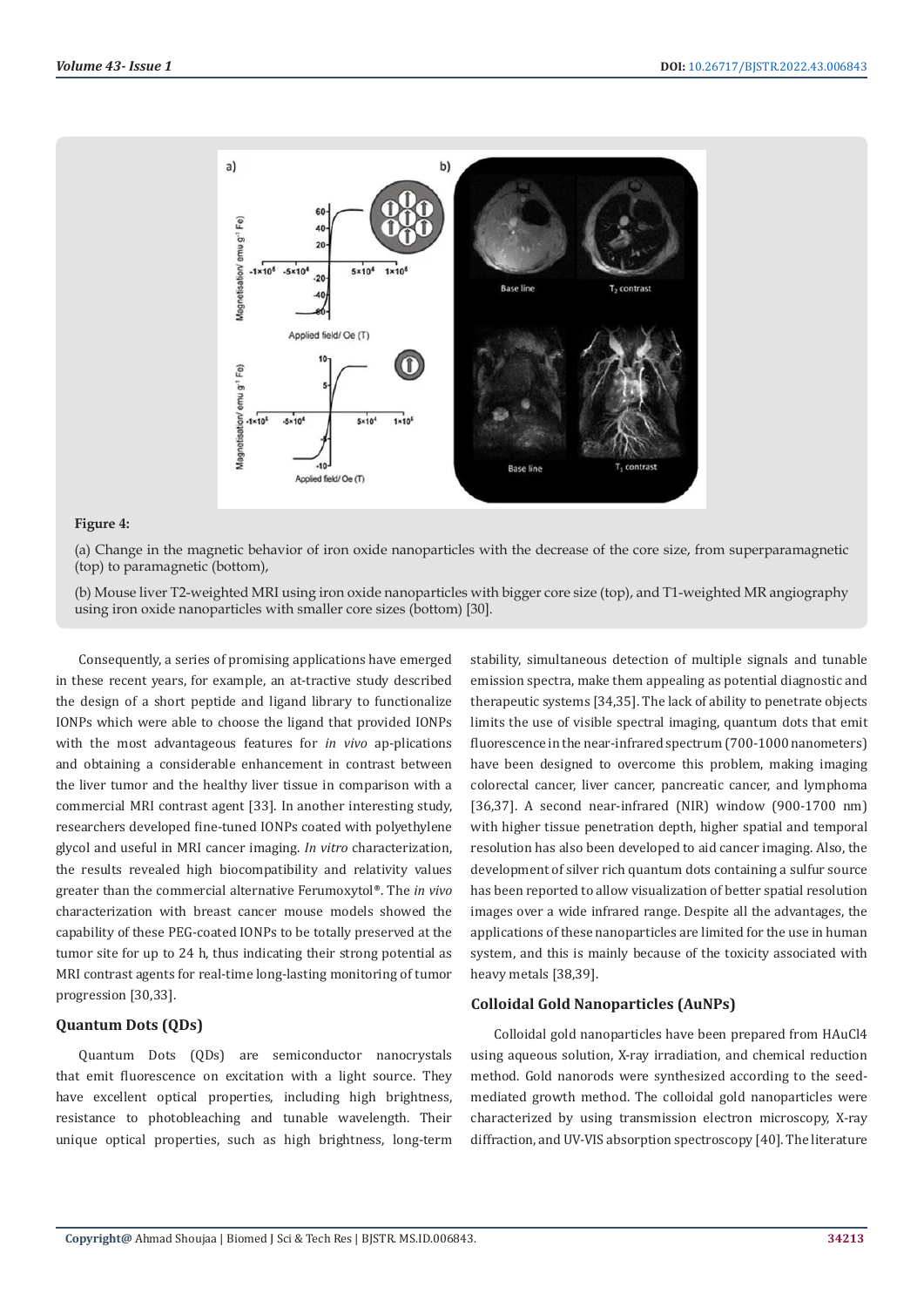is usually associated with controlled methods of synthesis, allowing for the acquisition of AuNPs with defined shapes and sizes (Figure 5) [41]. Gold nanoparticle is a good contrast agent because of its small size, good biocompatibility, and high atomic number. The research showed that AuNPs work by both active and passive ways to target cells. The principle of passive targeting is governed by gathering the gold nanoparticles to enhance imaging because

of the permeability tension effect in tumor tissues. Mixing AuNPs with liver cancer cells and using X-ray imaging showed that the clusters of liver cancer cells in the gold nanocomposite group were significantly stronger than those in the liver cancer cells alone. These findings have important implications for early diagnosis allowing tumors as small as a few millimeters in diameter to be detected in the body [40,41].



# **Conclusion**

Many researches have conducted to investigate nanotechnology and introduced its significant role in treating and diagnosing cancer, and that because nanotechnology has a remarkable fingerprint in the medical field and it is becoming famous due to its superiority over other technologies. The efficiency of nanotechnology in the treatment and diagnosis of cancer is proven due to the ability of controlling the particles size and shape, its selectivity towards cancer cells, the improvement of the bio-compatibility and nanoparticles do not make toxicity to the normal cells as conventional cancer treatments.

# **References**

- 1. (2021) American Cancer Society. Cancer statistic center.
- 2. Nall R, MSN, CRNA (2020) Cancer: Overview, causes, treatments, and types.
- 3. (2017) Types of Cancer Treatment.
- 4. Dattani R Farouk R (2010) Cancer Treatment I: Surgery. In Principles of Surgery Vivas for the MRCS Cambridge University Press, p. 50-91.
- 5. (2011) What is cancer surgery Approved by the Cancer.Net Editorial Board. Cancer.
- 6. Alexander EJ, Cleator S (2010) Principles of chemotherapy. In: O Aziz, S Purkayastha, P Paraskeva (Eds.)., Cambridge: Cambridge University Press, pp. 575-579.
- 7. Chemotherapy. National help service (NHS).
- 8. Side effects of radiotherapy.
- 9. [Gmeiner WH, Ghosh S \(2015\) Nanotechnology for cancer treatment.](https://www.cancer.gov/nano/cancer-nanotechnology/treatment) [Nanotechnol Rev 3\(2\): 111-122.](https://www.cancer.gov/nano/cancer-nanotechnology/treatment)
- 10. [Chen H, Gu Z, An H, Chen C, Chen J, et al. \(2018\) Precise nanomedicine](https://www.researchgate.net/publication/329591036_Precise_nanomedicine_for_intelligent_therapy_of_cancer) [for intelligent therapy of cancer. Science China Chemistry 61\(12\): 1503-](https://www.researchgate.net/publication/329591036_Precise_nanomedicine_for_intelligent_therapy_of_cancer) [1552.](https://www.researchgate.net/publication/329591036_Precise_nanomedicine_for_intelligent_therapy_of_cancer)
- 11. [Lamberti M, Zappavigna S, Sannolo N, Caraglia M \(2014\) Advantages and](https://pubmed.ncbi.nlm.nih.gov/24773227/) [risks of nanotechnologies in cancer patients and occupationally exposed](https://pubmed.ncbi.nlm.nih.gov/24773227/) [workers. Journal of Expert opinion on drug delivery 11\(7\): 1087-1101.](https://pubmed.ncbi.nlm.nih.gov/24773227/)
- 12. [Ruoslahti E, Bhatia SN, Sailor MJ \(2010\) Targeting of drugs and](https://rupress.org/jcb/article/188/6/759/35749/Targeting-of-drugs-and-nanoparticles-to) [nanoparticles to tumors. The Journal of Cell Biology 188\(6\): 759-768.](https://rupress.org/jcb/article/188/6/759/35749/Targeting-of-drugs-and-nanoparticles-to)
- 13. [Alshahrani A \(2016\) The advantages of nanotechnology in medical field.](https://ijireeice.com/wp-content/uploads/2014/12/IJIREEICE-1.pdf) [International Journal of Innovative Research in Electrical Electronics](https://ijireeice.com/wp-content/uploads/2014/12/IJIREEICE-1.pdf) [Instrumentation and Control Engineering 4\(4\): 1-4.](https://ijireeice.com/wp-content/uploads/2014/12/IJIREEICE-1.pdf)
- 14. [Jiang W, Yin L, Chen H, Paschall AV, Zhang L, et al. \(2019\) NaCl](https://pubmed.ncbi.nlm.nih.gov/31553099/) [nanoparticles as a cancer therapeutic. Ad vanced Materials Deerfield](https://pubmed.ncbi.nlm.nih.gov/31553099/) [Beach Fla 31\(46\): 1904058.](https://pubmed.ncbi.nlm.nih.gov/31553099/)
- 15. Barenholz YC (2012) Doxil<sup>®</sup> [the first FDA approved nano drug lessons](https://pubmed.ncbi.nlm.nih.gov/22484195/) [learned. J Controll Release 160\(2\): 117-134.](https://pubmed.ncbi.nlm.nih.gov/22484195/)
- 16. [Wibroe PP, Ahmadvand D, Oghabian MA, Yaghmur A, Moghimi SM](https://pubmed.ncbi.nlm.nih.gov/26608877/) [\(2016\) An integrated assessment of morphology size and complement](https://pubmed.ncbi.nlm.nih.gov/26608877/) [activation of the PEGylated liposomal doxorubicin products Doxil](https://pubmed.ncbi.nlm.nih.gov/26608877/)<sup>®</sup> CaelyxⓇ [Doxorubicin, and Sina Doxosome. J Controll Release 221: 1-8.](https://pubmed.ncbi.nlm.nih.gov/26608877/)
- 17. [Webber MJ, Appel EA, Vinciguerra B, Cortinas AB, Thapa LS, et al. \(2016\)](https://pubmed.ncbi.nlm.nih.gov/27911829/) [Supramolecular PEGylation of biopharmaceuticals. Proc Natl Acad Sci](https://pubmed.ncbi.nlm.nih.gov/27911829/) [USA 113\(50\): 14189-14194.](https://pubmed.ncbi.nlm.nih.gov/27911829/)
- 18. [Wang H, Hu Y, Wang Y, Lu J, Lu H \(2021\) Doxorubicin](https://www.chem.pku.edu.cn/luhua/docs/20201223103708075287.pdf)Ⓡ PEPylated [interferon-polydisulfides: a multi-responsive nano-particle for enhanced](https://www.chem.pku.edu.cn/luhua/docs/20201223103708075287.pdf) [chemo-protein combination therapy. Giant 5\(7\): 100040.](https://www.chem.pku.edu.cn/luhua/docs/20201223103708075287.pdf)